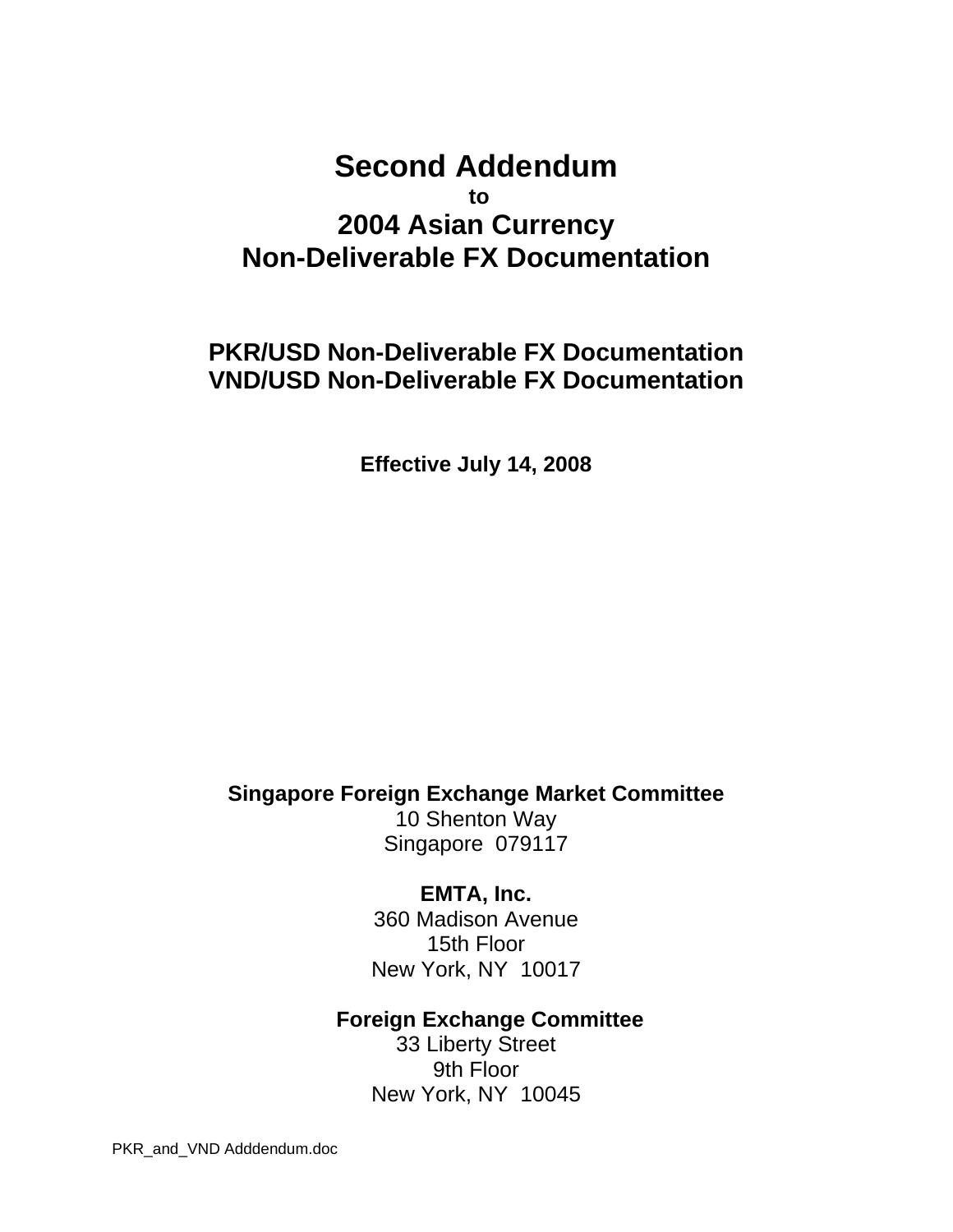# Table of Contents

| SFEMC, EMTA & FXC Template Terms            |  |
|---------------------------------------------|--|
|                                             |  |
| <b>SFEMC, EMTA &amp; FXC Template Terms</b> |  |
|                                             |  |
|                                             |  |
|                                             |  |
|                                             |  |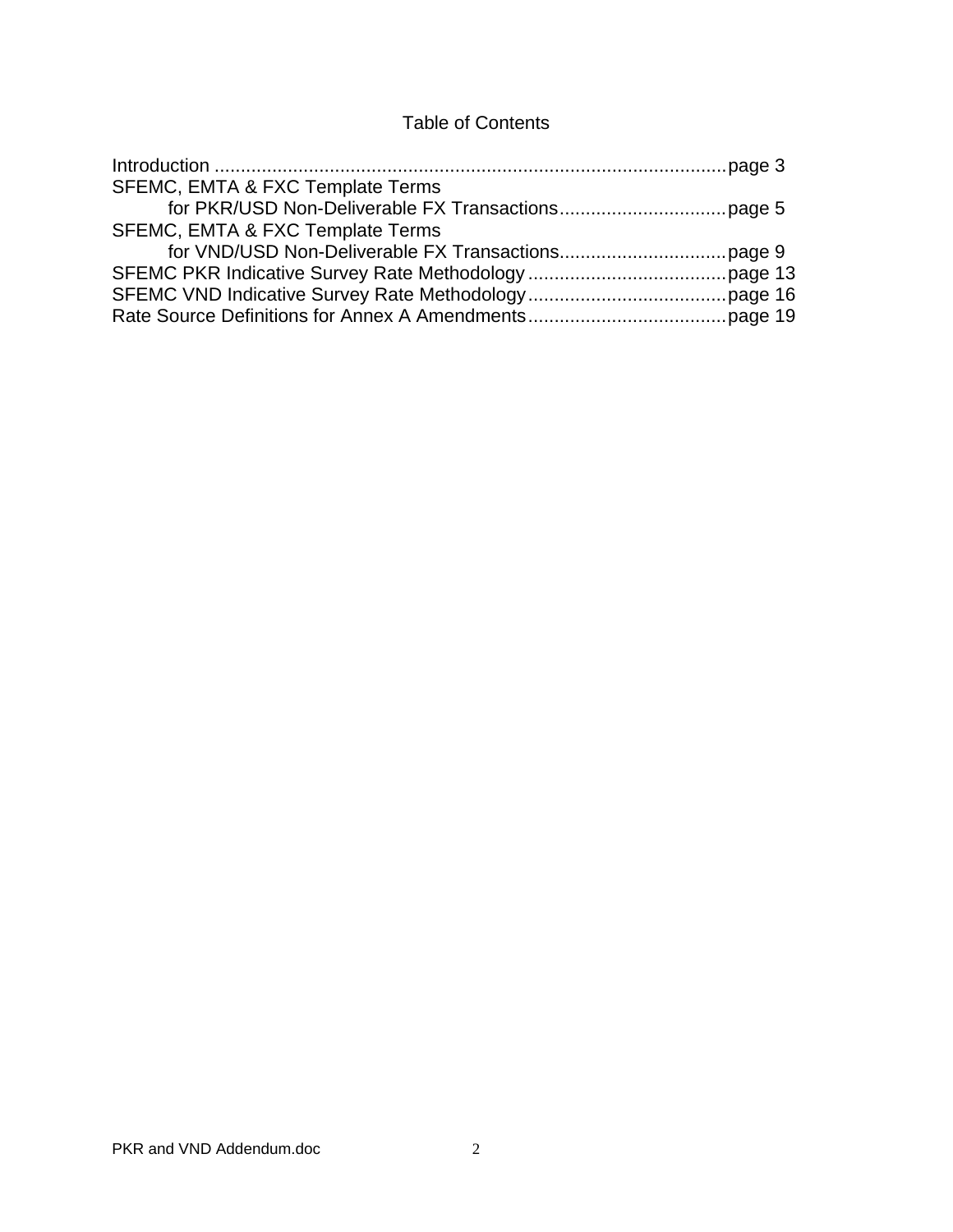In 2004, the Singapore Foreign Exchange Market Committee (SFEMC), EMTA, Inc. (EMTA), and the Foreign Exchange Committee (FXC), acting as cosponsors, published updated template terms for non-deliverable foreign exchange (FX) transactions for six Asian currencies (the "2004 Templates"). In 2005, increased activity in the market for Malaysian Ringgit / U.S. Dollar non-deliverable FX transactions led to the development of standardized documentation for non-deliverable MYR/USD FX transactions and an MYR Addendum was published. In 2006, clarifying amendments were made to the EMTA Template Terms for all currencies and the documentation for Asian currency NDFs was updated in connection with that effort.

Throughout the next several years, the Asian FX markets continued to develop, bringing increased attention to other currencies in the region and a working group was constituted in February, 2007 to study the need to create standardized terms and practices for non-deliverable forward FX transactions involving the Vietnamese Dong and the Pakistani Rupee.

After a period of study and consultation, a working group recommended to the cosponsors the publication of standard terms for non-deliverable PKR and VND forward FX transactions that are substantially similar to the 2004 SFEMC, EMTA & FXC Template Terms for Asian Currency Non-Deliverable FX Transactions. .

The resulting SFEMC, EMTA & FXC Template Terms for PKR/USD (the "PKR Template Terms") and VND/USD (the "VND Template Terms") Non-Deliverable FX Transaction and related documentation represent another collaborative effort of the co-sponsors.

The VND Template Terms incorporate a new primary rate source for a VND/USD rate quote, based on a survey of offshore banks performed by the Association of Banks in Singapore ("ABS") . This survey is modeled closely on the surveys developed by the ABS for the IDR/USD industry rate quote and the MYR/USD industry rate quote. The new primary rate source definition, referred to as "VND ABS" or "VND01," has been added to Annex A of the 1998 FX and Currency Option Definitions in an amendment effective concurrently herewith.

The PKR Template Terms reference the State Bank of Pakistan rate quote (SBPK), a definition for which also has been included in Annex A. This rate quote appears on the website of the State Bank of Pakistan and is also currently found on Reuters.

Like the 2004 Templates, the sole Disruption Event in the Template Terms is Price Source Disruption. The Disruption Fallbacks featured in the Template Terms also follow the standard of the 2004 Templates. Specifically, the Disruption Fallbacks are Valuation Postponement, SFEMC Indicative Survey Rate, Fallback Survey Valuation Postponement, and Calculation Agent Determination. New SFEMC Indicative Survey Rate Methodologies, which closely resemble the back-up survey methodologies for the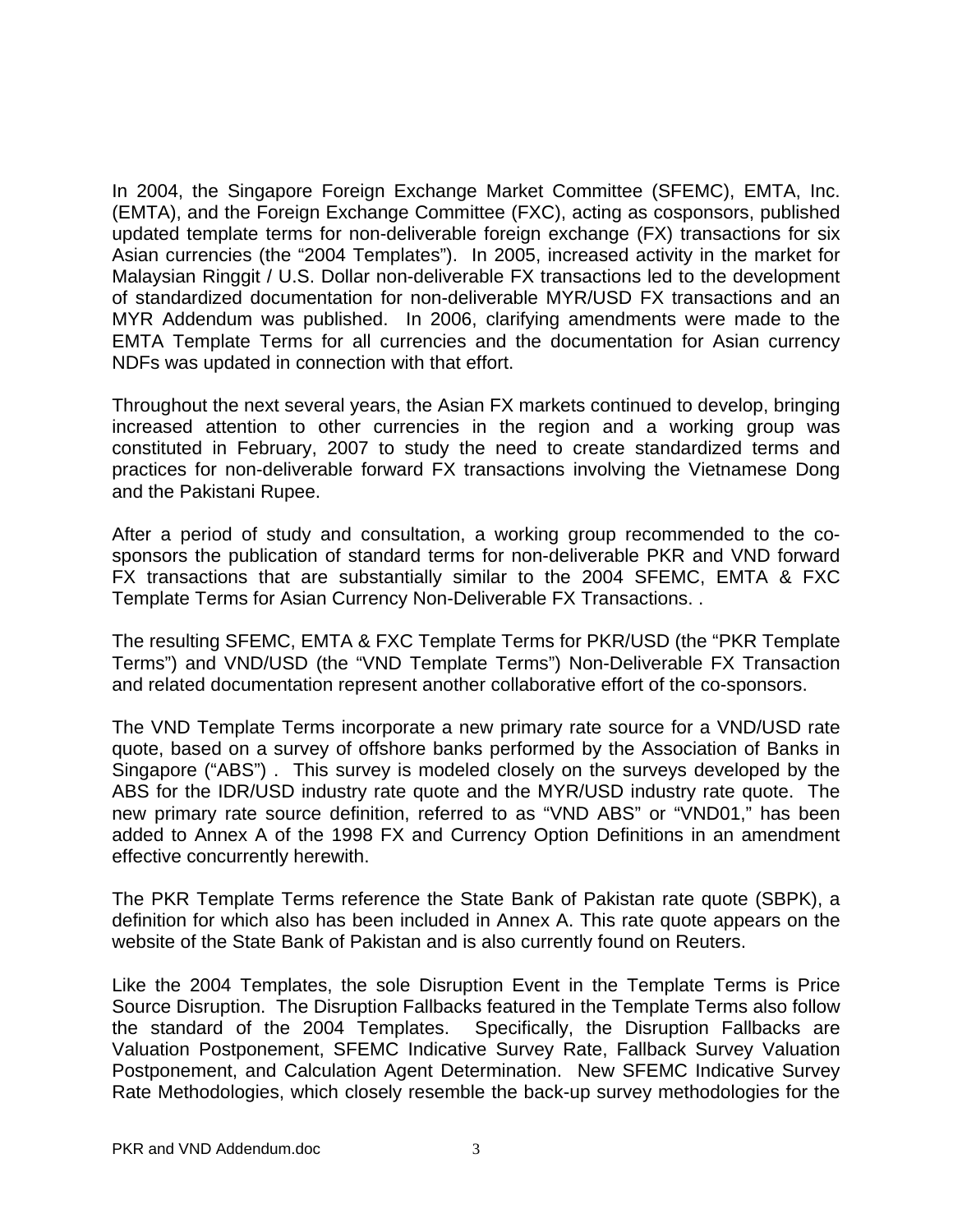other Asian currencies, have been published in conjunction with the Template Terms. The *User's Guide 2004 Asian Currency Non-Deliverable FX Documentation* may be consulted for background information on these terms and the fallback survey methodologies.

Finally, carried over from the 2004 Templates into the Template Terms are a 14-day Deferral Period for Unscheduled Holiday/Maximum Days of Postponement for Price Source Disruption, and a settlement convention of two Business Days, observing both local and Singapore Business Days for Valuation Date purposes, in the case of the Vietnamese Dong.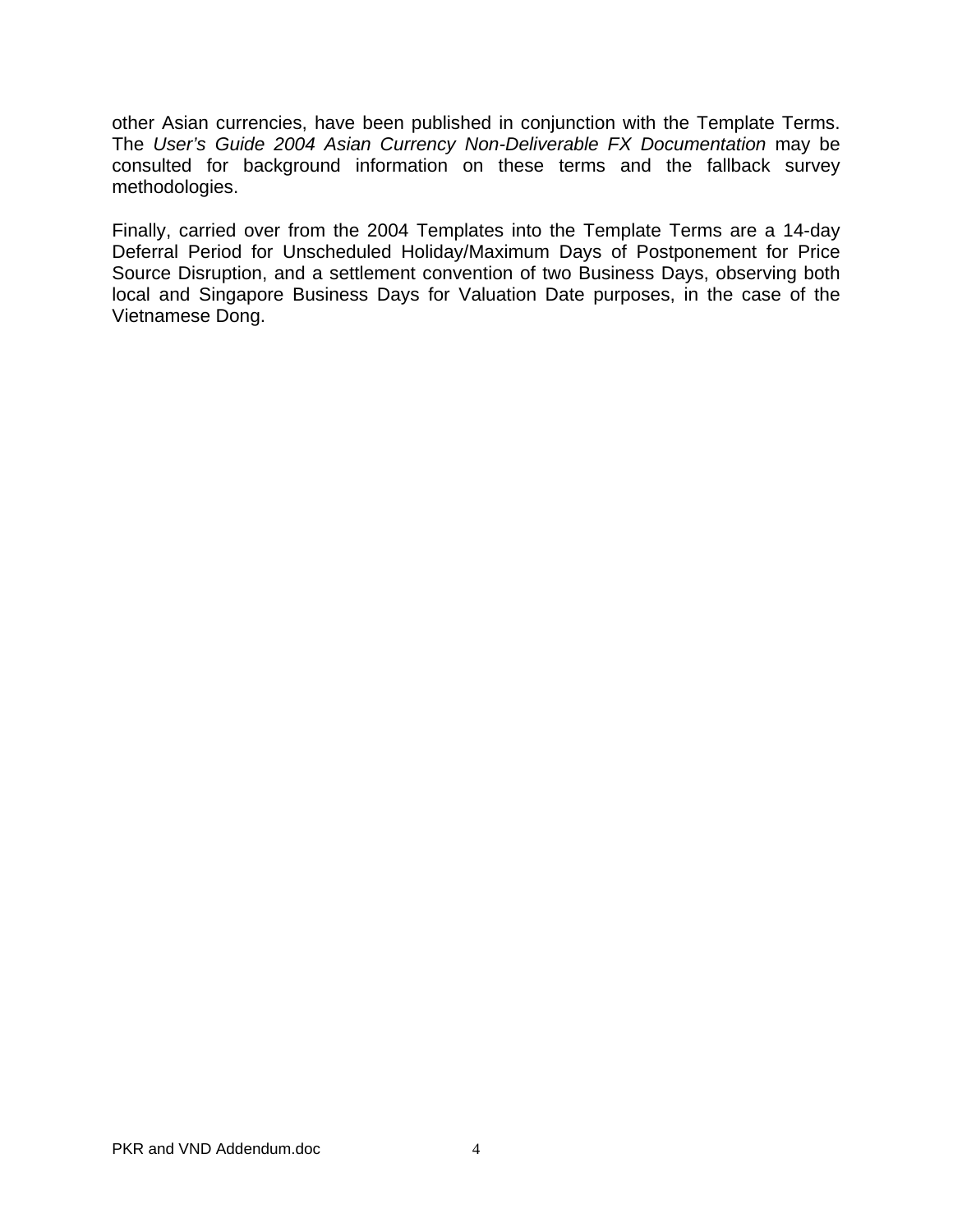#### **SFEMC, EMTA & FXC Template Terms for PKR/USD Non-Deliverable FX Transactions**

| <b>General Terms:</b>                         |                                                                                                                                                                                                                                                                                                                                                                                                    |
|-----------------------------------------------|----------------------------------------------------------------------------------------------------------------------------------------------------------------------------------------------------------------------------------------------------------------------------------------------------------------------------------------------------------------------------------------------------|
| Trade Date:                                   |                                                                                                                                                                                                                                                                                                                                                                                                    |
| [Date of Annex A] <sup>1</sup> :              |                                                                                                                                                                                                                                                                                                                                                                                                    |
| <b>Reference Currency:</b>                    | <b>PKR</b>                                                                                                                                                                                                                                                                                                                                                                                         |
| [Notional Amount] <sup>2</sup> :              |                                                                                                                                                                                                                                                                                                                                                                                                    |
| [Forward Rate] <sup>2</sup> :                 |                                                                                                                                                                                                                                                                                                                                                                                                    |
| Reference Currency                            |                                                                                                                                                                                                                                                                                                                                                                                                    |
| Notional Amount] <sup>2</sup> :               |                                                                                                                                                                                                                                                                                                                                                                                                    |
| Reference Currency Buyer:                     |                                                                                                                                                                                                                                                                                                                                                                                                    |
| <b>Reference Currency Seller:</b>             |                                                                                                                                                                                                                                                                                                                                                                                                    |
| <b>Settlement Currency:</b>                   | U.S. Dollars                                                                                                                                                                                                                                                                                                                                                                                       |
| <b>Settlement Date:</b>                       | [DATE CERTAIN], subject to adjustment if<br>the Scheduled Valuation Date is adjusted in<br>accordance with the Following Business Day<br>Convention or if Valuation Postponement<br>applies, and in each such case,<br>the<br>Settlement Date shall<br>be as<br>soon<br>as<br>practicable, but in no event later than two<br>Business Days after the date on which the<br>Spot Rate is determined. |
| Settlement:                                   | Non-Deliverable                                                                                                                                                                                                                                                                                                                                                                                    |
| Settlement Rate Option:                       | PKR SBPK $(PKR01)^3$                                                                                                                                                                                                                                                                                                                                                                               |
| <b>Valuation Date:</b>                        | [DATE CERTAIN] ("Scheduled Valuation<br>Date"), subject to adjustment in accordance<br>Preceding<br>with<br><b>Business</b><br>the<br>Day<br>Convention; and in the event of<br>an<br>Unscheduled Holiday, subject to adjustment<br>in accordance with the Following Business<br>Day Convention.                                                                                                   |
| <b>Disruption Events:</b>                     |                                                                                                                                                                                                                                                                                                                                                                                                    |
| <b>Price Source Disruption:</b>               | Applicable                                                                                                                                                                                                                                                                                                                                                                                         |
| <b>Disruption Fallbacks:</b>                  |                                                                                                                                                                                                                                                                                                                                                                                                    |
| <b>Valuation Postponement:</b><br>1.          |                                                                                                                                                                                                                                                                                                                                                                                                    |
| 2. Fallback Reference Price:                  | <b>SFEMC PKR Indicative Survey Rate</b><br>$(PKR02)^{4,5}$                                                                                                                                                                                                                                                                                                                                         |
| 3. Fallback Survey Valuation<br>Postponement: |                                                                                                                                                                                                                                                                                                                                                                                                    |
| 4. Calculation Agent                          |                                                                                                                                                                                                                                                                                                                                                                                                    |
| <b>Determination of Settlement</b><br>Rate:   |                                                                                                                                                                                                                                                                                                                                                                                                    |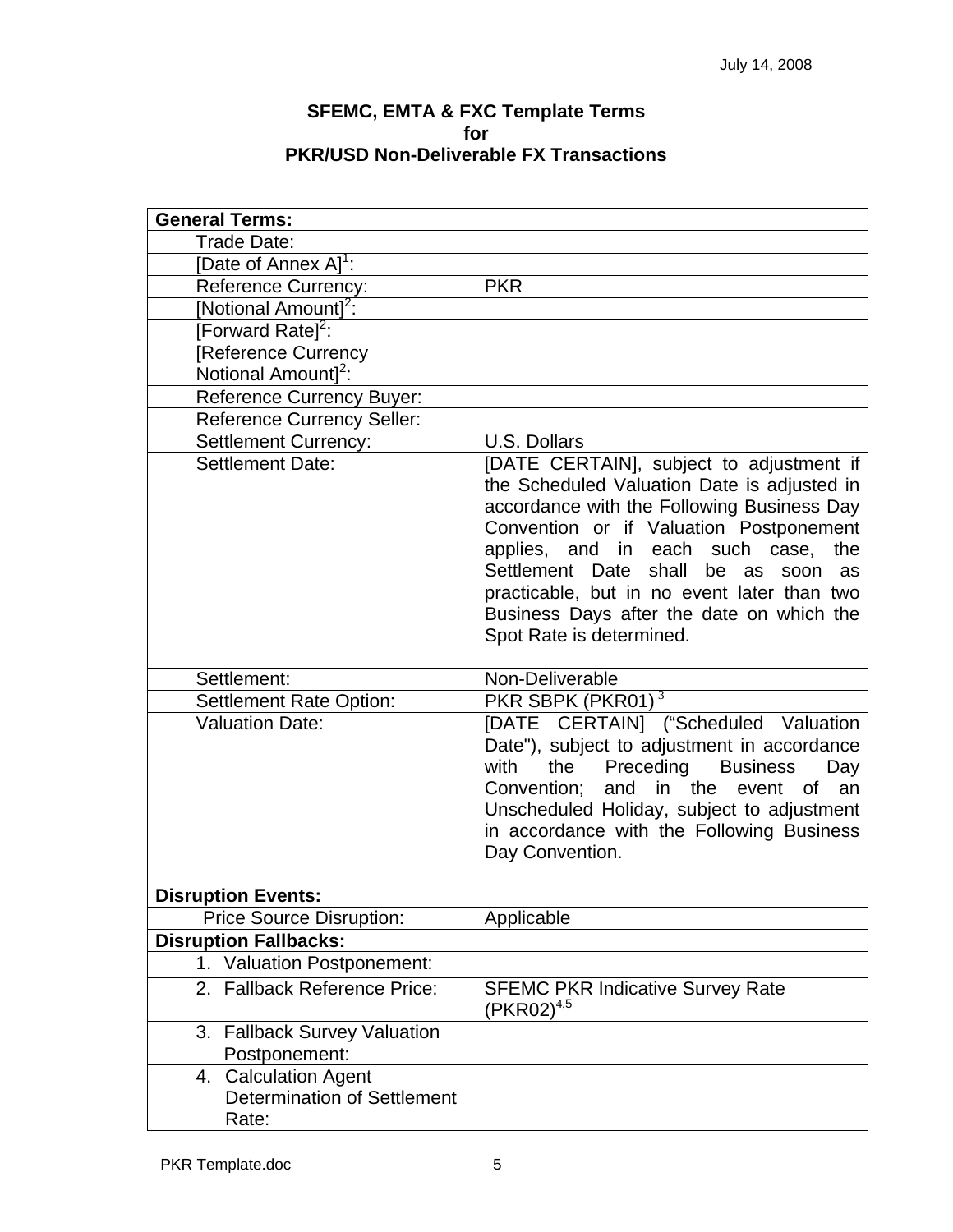| <b>Other Terms:</b>                                             |                                                                                                                                                                                                                                                                                                                                                                                                                                                                                                                                                                                                                                                                                                                                   |
|-----------------------------------------------------------------|-----------------------------------------------------------------------------------------------------------------------------------------------------------------------------------------------------------------------------------------------------------------------------------------------------------------------------------------------------------------------------------------------------------------------------------------------------------------------------------------------------------------------------------------------------------------------------------------------------------------------------------------------------------------------------------------------------------------------------------|
| "Unscheduled Holiday":                                          | "Unscheduled Holiday" means that a day is<br>not a Business Day and the market was not<br>aware of such fact (by means of a public<br>announcement or by reference to other<br>publicly available information) until a time<br>later than 9:00 a.m. local time in the Principal<br>Financial Center(s) of the Reference<br>Currency two Business Days prior to the<br><b>Scheduled Valuation Date.</b>                                                                                                                                                                                                                                                                                                                            |
| "Deferral Period" for<br><b>Unscheduled Holiday:</b>            | In the event the Scheduled Valuation Date<br>becomes subject to the Following Business<br>Day Convention, and if the Valuation Date<br>has not occurred on or before the 14 <sup>th</sup><br>consecutive day after<br>the Scheduled<br>Valuation Date (any such period being a<br>"Deferral Period"), then the next day after the<br>Deferral Period that would have been a<br>Business Day but for the Unscheduled<br>Holiday, shall be deemed to be the Valuation<br>Date.                                                                                                                                                                                                                                                      |
| "Valuation Postponement" for<br><b>Price Source Disruption:</b> | "Valuation Postponement"<br>means,<br>for<br>purposes of obtaining a Settlement Rate, that<br>the Spot Rate will be determined on the<br>Business Day first succeeding the day on<br>which the Price Source Disruption ceases to<br>exist, unless the Price Source Disruption<br>continues to exist (measured from the date<br>that, but for the occurrence of the Price<br>Source Disruption, would have been the<br>Valuation Date) for a consecutive number of<br>calendar days equal to the Maximum Days of<br>Postponement. In such event, the Spot Rate<br>will be determined on the next Business Day<br>after the Maximum Days of Postponement in<br>accordance<br>with the<br>next<br>applicable<br>Disruption Fallback. |
| "Fallback Survey Valuation<br>Postponement":                    | "Fallback Survey Valuation Postponement"<br>means that, in the event that the Fallback<br>Reference Price is not available on or before<br>the 3rd Business Day (or day that would<br>have been a Business Day but for an                                                                                                                                                                                                                                                                                                                                                                                                                                                                                                         |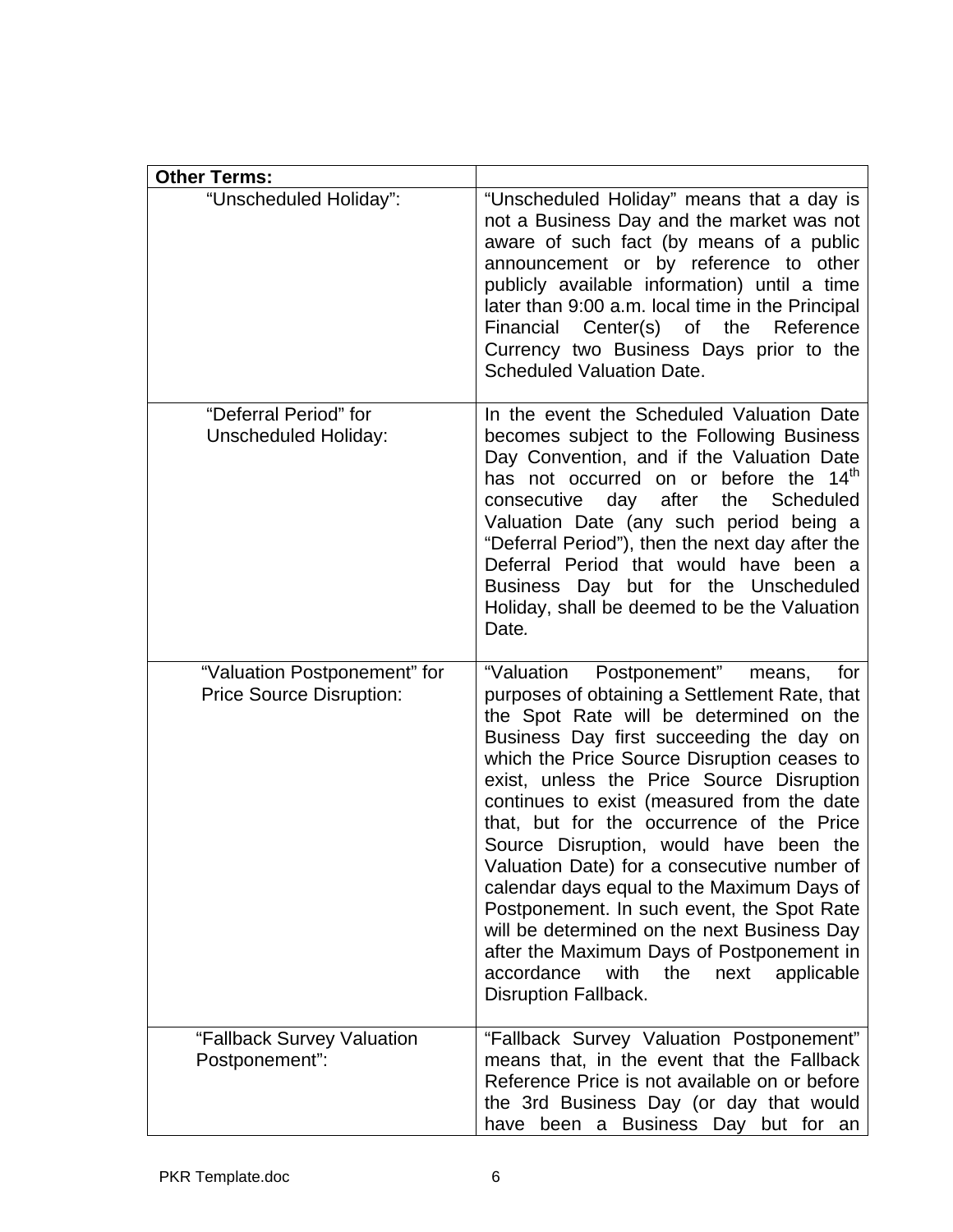|                                                                                                  | Unscheduled Holiday) succeeding the end of<br>either (i) Valuation Postponement for Price<br>Source Disruption, (ii) Deferral Period for<br>Unscheduled Holiday, or (iii) Cumulative<br>Events, then the Settlement Rate will be<br>determined in accordance with the next<br>applicable Disruption Fallback on such day.<br>For the avoidance of doubt, Cumulative<br>Events, if applicable, does not preclude<br>postponement of valuation in accordance<br>with this provision.                                                                                                                                                                                                                                                                                                                                                                                                                                                                                                                                            |
|--------------------------------------------------------------------------------------------------|-------------------------------------------------------------------------------------------------------------------------------------------------------------------------------------------------------------------------------------------------------------------------------------------------------------------------------------------------------------------------------------------------------------------------------------------------------------------------------------------------------------------------------------------------------------------------------------------------------------------------------------------------------------------------------------------------------------------------------------------------------------------------------------------------------------------------------------------------------------------------------------------------------------------------------------------------------------------------------------------------------------------------------|
| <b>Cumulative Events:</b>                                                                        | Except as provided below, in no event shall<br>the total number of consecutive calendar<br>days during which either (i) valuation is<br>deferred due to an Unscheduled Holiday, or<br>(ii) a Valuation Postponement shall occur (or<br>any combination of (i) and (ii)), exceed 14<br>consecutive calendar days in the aggregate.<br>Accordingly, (x) if, upon the lapse of any<br>such 14 day period, an Unscheduled Holiday<br>shall have occurred or be continuing on the<br>day following such period that otherwise<br>would have been a Business Day, then such<br>day shall be deemed to be a Valuation Date,<br>and (y) if, upon the lapse of any such 14 day<br>period, a Price Source Disruption shall have<br>occurred or be continuing on the day<br>following such period on which the Spot Rate<br>otherwise<br>would<br>determined,<br>be<br>then<br>Valuation Postponement shall not apply and<br>the Spot Rate shall be determined in<br>accordance<br>with<br>the<br>next<br><b>Disruption</b><br>Fallback. |
| Maximum Days of<br>Postponement:                                                                 | 14 calendar days                                                                                                                                                                                                                                                                                                                                                                                                                                                                                                                                                                                                                                                                                                                                                                                                                                                                                                                                                                                                              |
| <b>Relevant City for Business Day</b><br>for Valuation Date:                                     | Karachi                                                                                                                                                                                                                                                                                                                                                                                                                                                                                                                                                                                                                                                                                                                                                                                                                                                                                                                                                                                                                       |
| <b>Relevant City for Business Day</b><br>for Settlement Date:<br>Calculation Agent: <sup>6</sup> | New York                                                                                                                                                                                                                                                                                                                                                                                                                                                                                                                                                                                                                                                                                                                                                                                                                                                                                                                                                                                                                      |
|                                                                                                  |                                                                                                                                                                                                                                                                                                                                                                                                                                                                                                                                                                                                                                                                                                                                                                                                                                                                                                                                                                                                                               |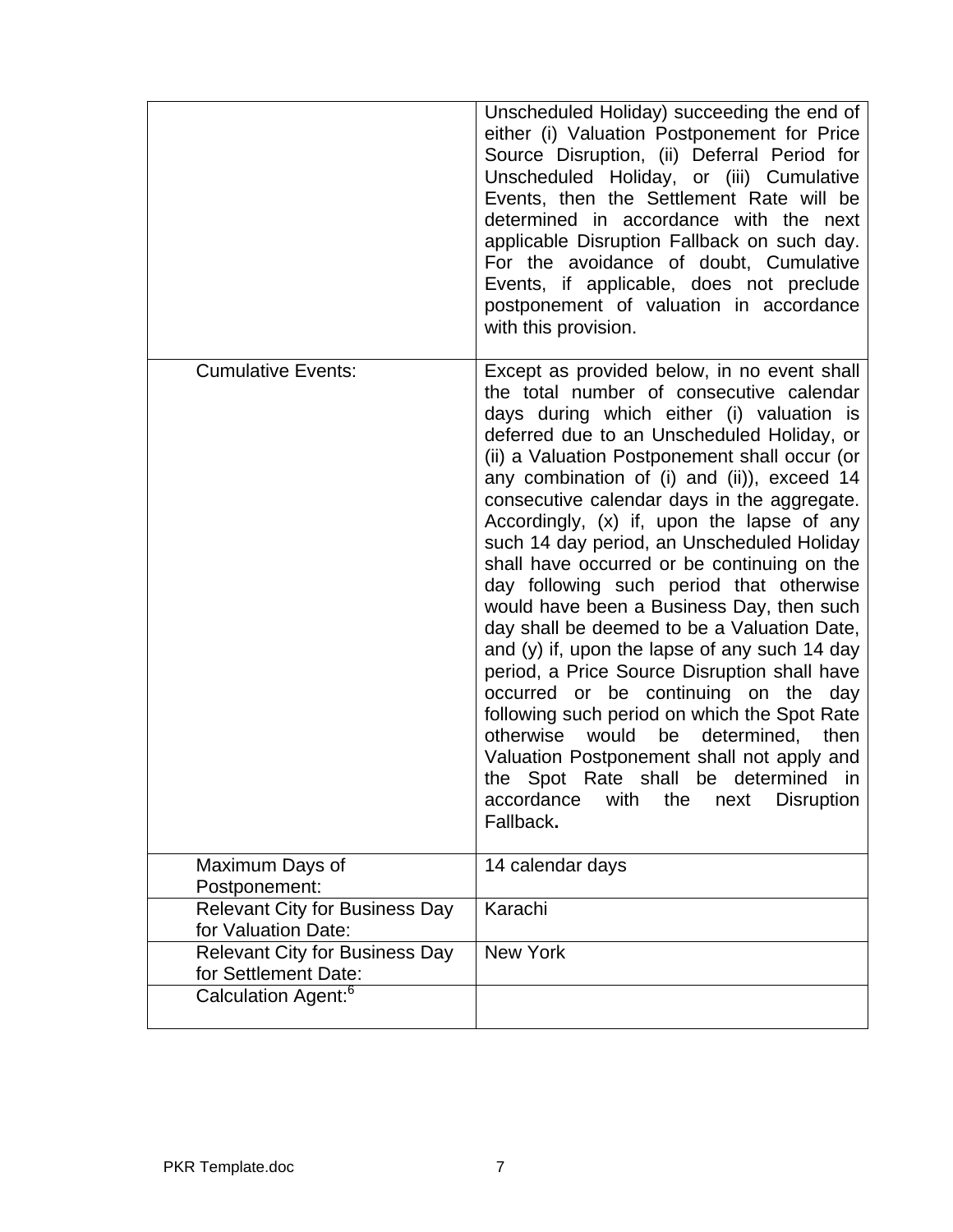### **ENDNOTES**

- 1 Include only if parties wish to modify the presumption that Annex A is incorporated as amended through the Trade Date.
- $2^2$  Parties must specify either (a) a Notional Amount and a Reference Currency Notional Amount or (b) a Forward Rate and either a Notional Amount or a Reference Currency Notional Amount.
- $3$  The PKR SBPK Rate is published at approximately 2:30 pm, Karachi time, on the Valuation Date.
- $4$  The SFEMC PKR Indicative Survey Rate is determined pursuant to the SFEMC PKR Indicative Survey Rate Methodology dated as of July 14, 2008
- $5$  A party may wish to include the following additional provision if such party is or may be a participant in the SFEMC PKR Indicative Survey:

[Quoting Dealer Disclaimer:]

The parties acknowledge that one or both parties to this Transaction acting directly or through a branch or an affiliate may be requested to provide a quotation or quotations from time to time for the purpose of determining the VND Indicative Survey Rate and such quotation may affect, materially or otherwise, the settlement of the Transaction.

 $6$  The following may be applicable for inter-dealer trades where parties agree to be Joint Calculation Agents:

Calculation Agents: Party A and Party B

If the parties are unable to agree on a determination within one Business Day, each party agrees to be bound by the determination of an independent leading dealer in Reference Currency/Settlement Currency Transactions not located in the Reference Currency jurisdiction ("independent leading dealer"), mutually selected by the parties, who shall act as the substitute Calculation Agent, with the fees and expenses of such substitute Calculation Agent (if any) to be met equally by the parties. If the parties are unable to agree on an independent leading dealer to act as substitute Calculation Agent, each party shall select an independent leading dealer and such independent dealers shall agree on an independent third party who shall be deemed to be the substitute Calculation Agent.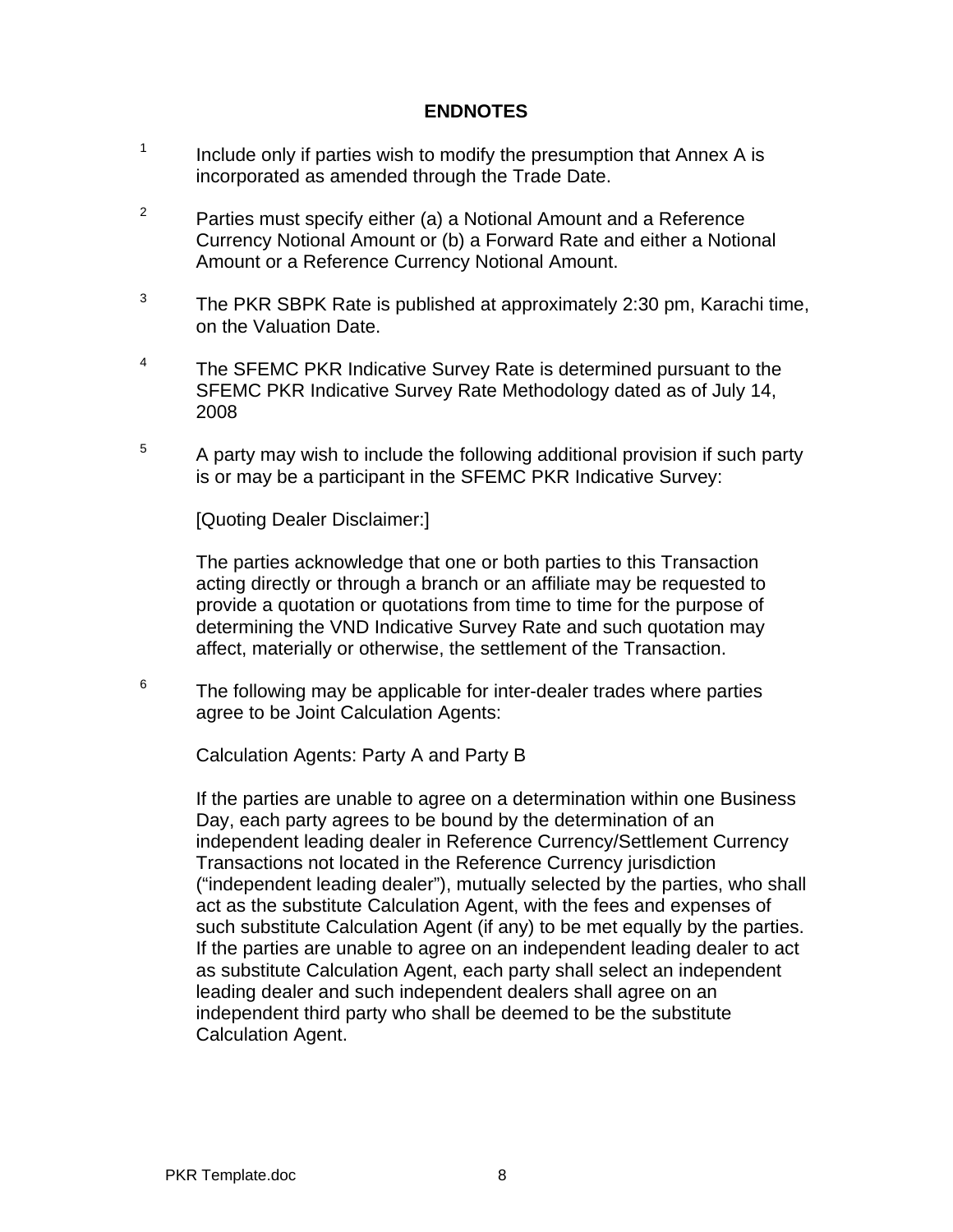#### **SFEMC, EMTA & FXC Template Terms for VND/USD Non-Deliverable FX Transactions**

| <b>General Terms:</b>                                              |                                                                                                                                                                                                                                                                                                                                                                                                 |
|--------------------------------------------------------------------|-------------------------------------------------------------------------------------------------------------------------------------------------------------------------------------------------------------------------------------------------------------------------------------------------------------------------------------------------------------------------------------------------|
| Trade Date:                                                        |                                                                                                                                                                                                                                                                                                                                                                                                 |
| [Date of Annex A] <sup>1</sup> :                                   |                                                                                                                                                                                                                                                                                                                                                                                                 |
| <b>Reference Currency:</b>                                         | <b>VND</b>                                                                                                                                                                                                                                                                                                                                                                                      |
| [Notional Amount] <sup>2</sup> :                                   |                                                                                                                                                                                                                                                                                                                                                                                                 |
|                                                                    |                                                                                                                                                                                                                                                                                                                                                                                                 |
| [Forward Rate] <sup>2</sup> :                                      |                                                                                                                                                                                                                                                                                                                                                                                                 |
| Reference Currency                                                 |                                                                                                                                                                                                                                                                                                                                                                                                 |
| Notional Amount] <sup>2</sup> :                                    |                                                                                                                                                                                                                                                                                                                                                                                                 |
| Reference Currency Buyer:                                          |                                                                                                                                                                                                                                                                                                                                                                                                 |
| <b>Reference Currency Seller:</b>                                  |                                                                                                                                                                                                                                                                                                                                                                                                 |
| <b>Settlement Currency:</b>                                        | U.S. Dollars                                                                                                                                                                                                                                                                                                                                                                                    |
| <b>Settlement Date:</b>                                            | [DATE CERTAIN], subject to adjustment if<br>the Scheduled Valuation Date is adjusted in<br>accordance with the Following Business Day<br>Convention or if Valuation Postponement<br>applies, and in each such case,<br>the<br>Settlement Date shall<br>be as soon<br>as<br>practicable, but in no event later than two<br>Business Days after the date on which the<br>Spot Rate is determined. |
| Settlement:                                                        | Non-Deliverable                                                                                                                                                                                                                                                                                                                                                                                 |
| <b>Settlement Rate Option:</b>                                     | $VND$ ABS (VND01) <sup>3</sup>                                                                                                                                                                                                                                                                                                                                                                  |
| <b>Valuation Date:</b>                                             | [DATE CERTAIN] ("Scheduled Valuation<br>Date"), subject to adjustment in accordance<br>with<br>Preceding<br><b>Business</b><br>the<br>Day<br>Convention; and in the event of<br>an<br>Unscheduled Holiday, subject to adjustment<br>in accordance with the Following Business<br>Day Convention.                                                                                                |
| <b>Disruption Events:</b>                                          |                                                                                                                                                                                                                                                                                                                                                                                                 |
| <b>Price Source Disruption:</b>                                    | Applicable                                                                                                                                                                                                                                                                                                                                                                                      |
| <b>Disruption Fallbacks:</b>                                       |                                                                                                                                                                                                                                                                                                                                                                                                 |
| <b>Valuation Postponement:</b><br>$1_{\cdot}$                      |                                                                                                                                                                                                                                                                                                                                                                                                 |
| 2. Fallback Reference Price:                                       | <b>SFEMC VND Indicative Survey Rate</b><br>$(VND03)^{4,5}$                                                                                                                                                                                                                                                                                                                                      |
| 3. Fallback Survey Valuation<br>Postponement                       |                                                                                                                                                                                                                                                                                                                                                                                                 |
| 4. Calculation Agent<br><b>Determination of Settlement</b><br>Rate |                                                                                                                                                                                                                                                                                                                                                                                                 |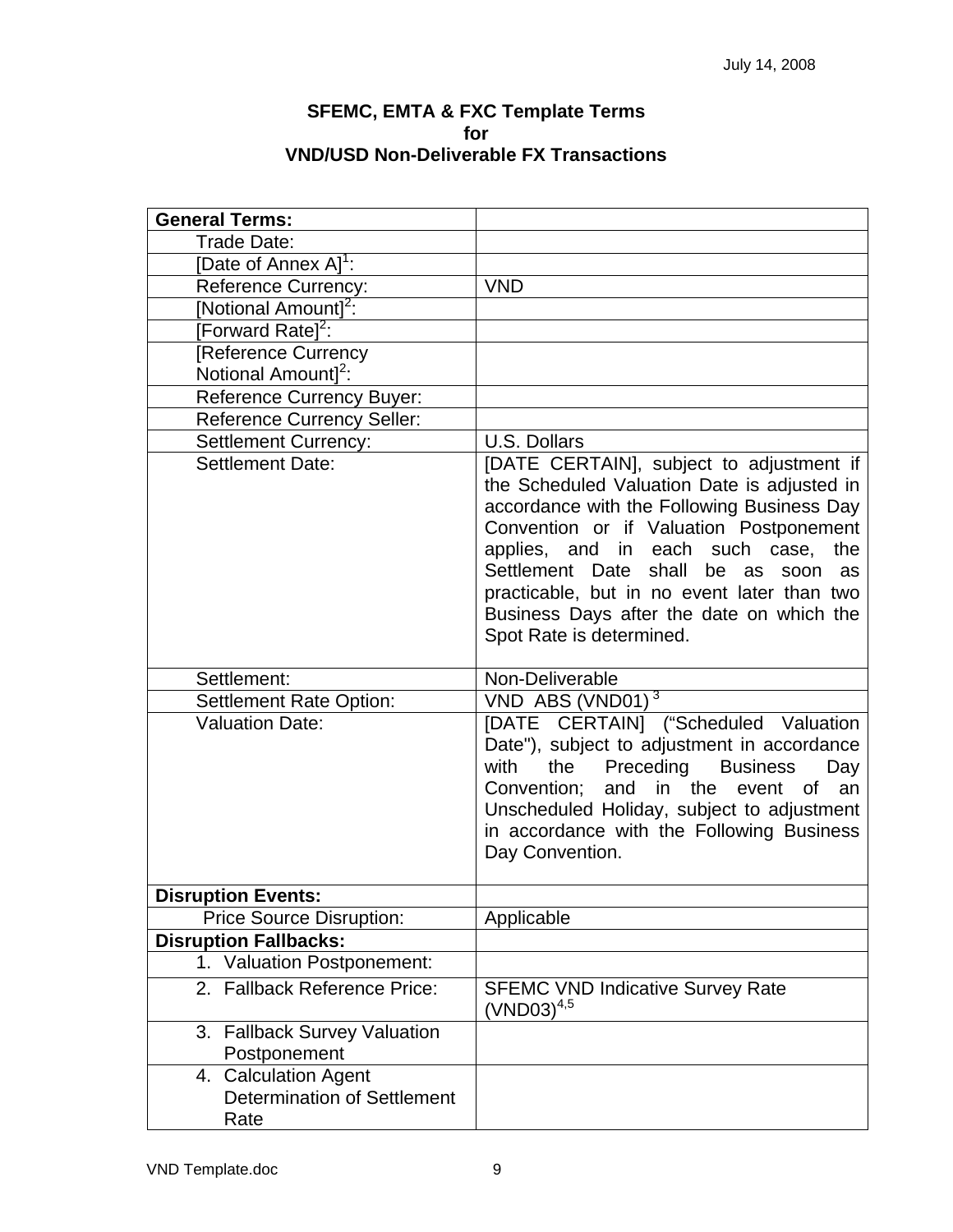| <b>Other Terms:</b>                                             |                                                                                                                                                                                                                                                                                                                                                                                                                                                                                                                                                                                                                                                                                                                                      |
|-----------------------------------------------------------------|--------------------------------------------------------------------------------------------------------------------------------------------------------------------------------------------------------------------------------------------------------------------------------------------------------------------------------------------------------------------------------------------------------------------------------------------------------------------------------------------------------------------------------------------------------------------------------------------------------------------------------------------------------------------------------------------------------------------------------------|
| "Unscheduled Holiday":                                          | "Unscheduled Holiday" means that a day is<br>not a Business Day and the market was not<br>aware of such fact (by means of a public<br>announcement or by reference to other<br>publicly available information) until a time<br>later than 9:00 a.m. local time in the Principal<br>Financial Center(s) of the<br>Reference<br>Currency two Business Days prior to the<br><b>Scheduled Valuation Date.</b>                                                                                                                                                                                                                                                                                                                            |
| "Deferral Period" for<br>Unscheduled Holiday:                   | In the event the Scheduled Valuation Date<br>becomes subject to the Following Business<br>Day Convention, and if the Valuation Date<br>has not occurred on or before the 14 <sup>th</sup><br>after<br>day<br>the<br>Scheduled<br>consecutive<br>Valuation Date (any such period being a<br>"Deferral Period"), then the next day after the<br>Deferral Period that would have been a<br>Business Day but for the Unscheduled<br>Holiday, shall be deemed to be the Valuation<br>Date.                                                                                                                                                                                                                                                |
| "Valuation Postponement" for<br><b>Price Source Disruption:</b> | "Valuation Postponement"<br>means,<br>for<br>purposes of obtaining a Settlement Rate, that<br>the Spot Rate will be determined on the<br>Business Day first succeeding the day on<br>which the Price Source Disruption ceases to<br>exist, unless the Price Source Disruption<br>continues to exist (measured from the date<br>that, but for the occurrence of the Price<br>Source Disruption, would have been the<br>Valuation Date) for a consecutive number of<br>calendar days equal to the Maximum Days of<br>Postponement. In such event, the Spot Rate<br>will be determined on the next Business Day<br>after the Maximum Days of Postponement in<br>accordance<br>with<br>the<br>next<br>applicable<br>Disruption Fallback. |
| "Fallback Survey Valuation<br>Postponement":                    | "Fallback Survey Valuation Postponement"<br>means that, in the event that the Fallback<br>Reference Price is not available on or before<br>the 3rd Business Day (or day that would<br>have been a Business Day but for an<br>Unscheduled Holiday) succeeding the end of<br>either (i) Valuation Postponement for Price                                                                                                                                                                                                                                                                                                                                                                                                               |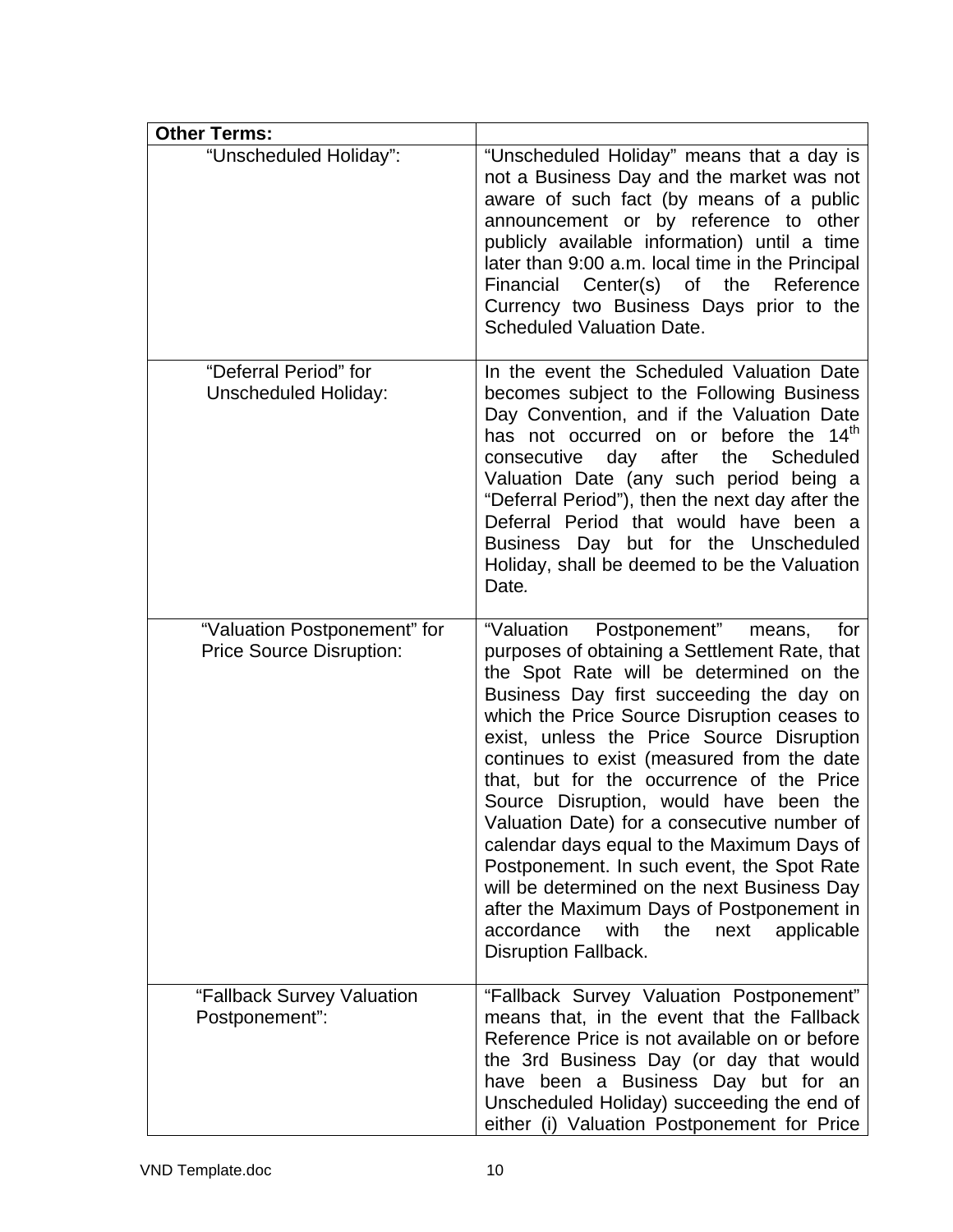|                                                               | Source Disruption, (ii) Deferral Period for<br>Unscheduled Holiday, or (iii) Cumulative<br>Events, then the Settlement Rate will be<br>determined in accordance with the next<br>applicable Disruption Fallback on such day.<br>For the avoidance of doubt, Cumulative<br>Events, if applicable, does not preclude<br>postponement of valuation in accordance<br>with this provision.                                                                                                                                                                                                                                                                                                                                                                                                                                                                                                                                                                                                                                            |
|---------------------------------------------------------------|----------------------------------------------------------------------------------------------------------------------------------------------------------------------------------------------------------------------------------------------------------------------------------------------------------------------------------------------------------------------------------------------------------------------------------------------------------------------------------------------------------------------------------------------------------------------------------------------------------------------------------------------------------------------------------------------------------------------------------------------------------------------------------------------------------------------------------------------------------------------------------------------------------------------------------------------------------------------------------------------------------------------------------|
| <b>Cumulative Events:</b>                                     | Except as provided below, in no event shall<br>the total number of consecutive calendar<br>days during which either (i) valuation is<br>deferred due to an Unscheduled Holiday, or<br>(ii) a Valuation Postponement shall occur (or<br>any combination of (i) and (ii)), exceed 14<br>consecutive calendar days in the aggregate.<br>Accordingly, (x) if, upon the lapse of any<br>such 14 day period, an Unscheduled Holiday<br>shall have occurred or be continuing on the<br>day following such period that otherwise<br>would have been a Business Day, then such<br>day shall be deemed to be a Valuation Date,<br>and (y) if, upon the lapse of any such 14 day<br>period, a Price Source Disruption shall have<br>occurred or be continuing on the<br>day<br>following such period on which the Spot Rate<br>would<br>be<br>determined, then<br>otherwise<br>Valuation Postponement shall not apply and<br>the Spot Rate shall<br>be determined in<br>the<br>accordance<br>with<br>next<br><b>Disruption</b><br>Fallback. |
| Maximum Days of<br>Postponement:                              | 14 calendar days                                                                                                                                                                                                                                                                                                                                                                                                                                                                                                                                                                                                                                                                                                                                                                                                                                                                                                                                                                                                                 |
| <b>Relevant City for Business Day</b><br>for Valuation Date:  | Hanoi and Singapore                                                                                                                                                                                                                                                                                                                                                                                                                                                                                                                                                                                                                                                                                                                                                                                                                                                                                                                                                                                                              |
| <b>Relevant City for Business Day</b><br>for Settlement Date: | <b>New York</b>                                                                                                                                                                                                                                                                                                                                                                                                                                                                                                                                                                                                                                                                                                                                                                                                                                                                                                                                                                                                                  |
| Calculation Agent: <sup>6</sup>                               |                                                                                                                                                                                                                                                                                                                                                                                                                                                                                                                                                                                                                                                                                                                                                                                                                                                                                                                                                                                                                                  |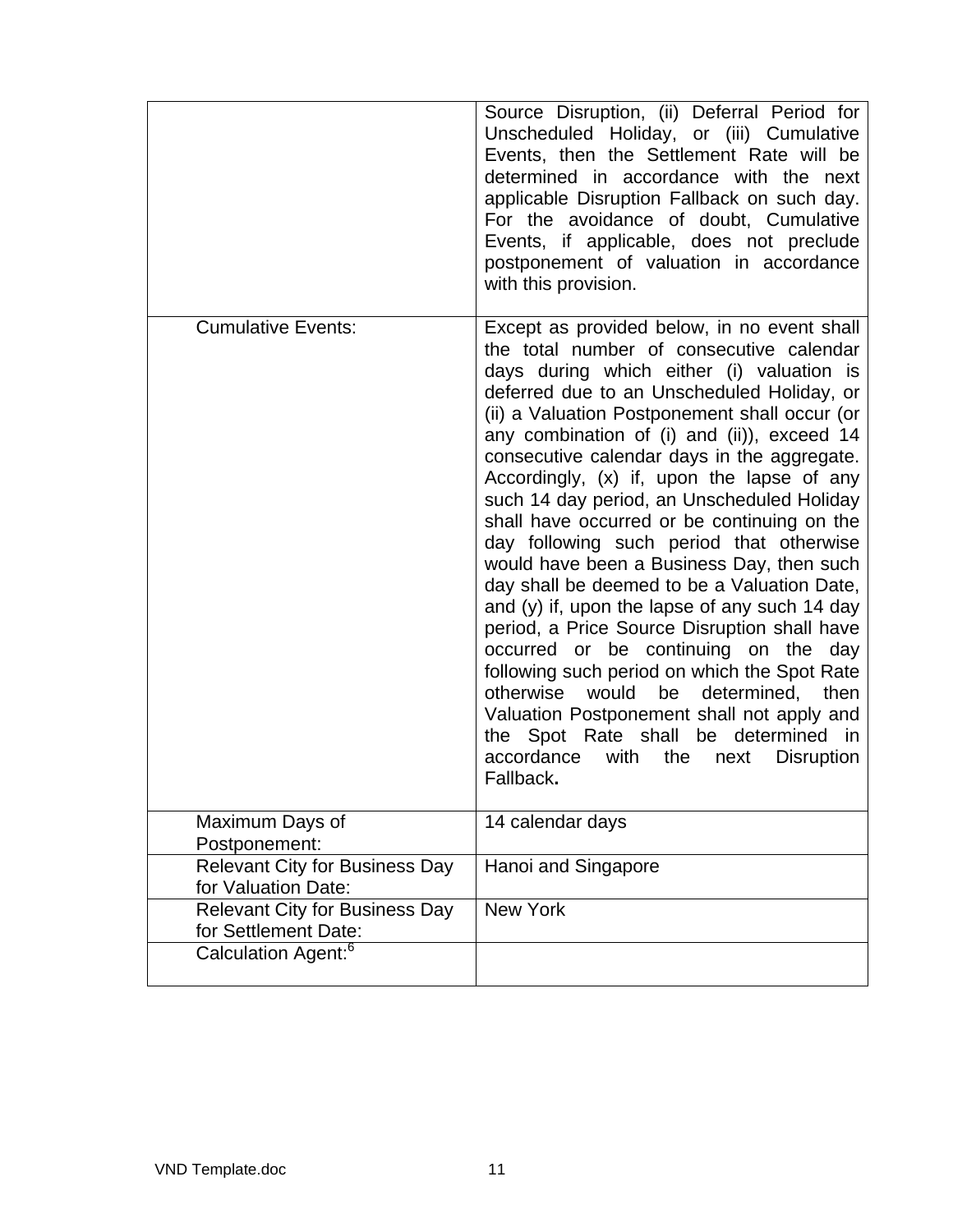### **ENDNOTES**

- 1 Include only if parties wish to modify the presumption that Annex A is incorporated as amended through the Trade Date.
- $2^2$  Parties must specify either (a) a Notional Amount and a Reference Currency Notional Amount or (b) a Forward Rate and either a Notional Amount or a Reference Currency Notional Amount.
- $3$  The VND ABS (VND01) Rate is published at approximately 11:30 a.m., Singapore time, on the Valuation Date.
- $4 7$  The SFEMC VND Indicative Survey Rate is determined pursuant to the SFEMC VND Indicative Survey Rate Methodology dated as of July 14, 2008.
- $5$  A party may wish to include the following additional provision if such party is or may be a participant in the SFEMC VND Indicative Survey:

[Quoting Dealer Disclaimer:]

The parties acknowledge that one or both parties to this Transaction acting directly or through a branch or an affiliate may be requested to provide a quotation or quotations from time to time for the purpose of determining the SFEMC VND Indicative Survey Rate and such quotation may affect, materially or otherwise, the settlement of the Transaction.

 $6$  The following may be applicable for inter-dealer trades where parties agree to be Joint Calculation Agents:

Calculation Agents: Party A and Party B

If the parties are unable to agree on a determination within one Business Day, each party agrees to be bound by the determination of an independent leading dealer in Reference Currency/Settlement Currency Transactions not located in the Reference Currency jurisdiction ("independent leading dealer"), mutually selected by the parties, who shall act as the substitute Calculation Agent, with the fees and expenses of such substitute Calculation Agent (if any) to be met equally by the parties. If the parties are unable to agree on an independent leading dealer to act as substitute Calculation Agent, each party shall select an independent leading dealer and such independent dealers shall agree on an independent third party who shall be deemed to be the substitute Calculation Agent.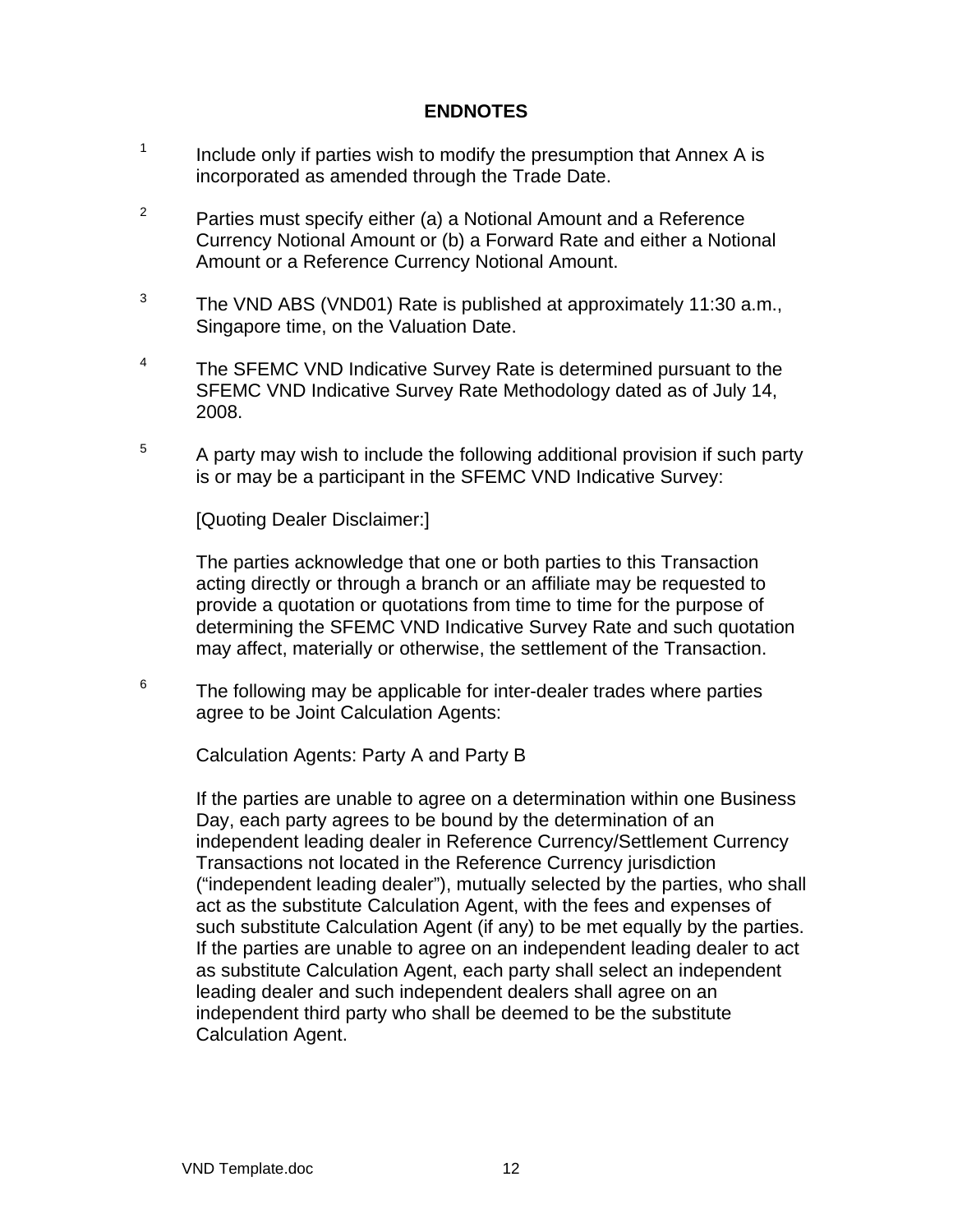#### **Singapore Foreign Exchange Market Committee ("SFEMC") PKR Indicative Survey Rate Methodology Dated as of July 14, 2008**

Capitalized terms not defined below are defined in the 1998 FX and Currency Option Definitions as published by the International Swaps and Derivatives Association, EMTA, Inc. and the Foreign Exchange Committee, or in the SFEMC, EMTA & FXC Template Terms for PKR/USD Non-Deliverable FX Transactions.

- I. The SFEMC PKR Indicative Survey
- Commencing the PKR Indicative Survey: SFEMC (itself or through a service provider SFEMC will select in its sole discretion) will conduct a survey of financial institutions for the purpose of determining the SFEMC PKR Indicative Survey Rate, beginning at 11:00 a.m. (Singapore time) or as soon thereafter as practicable on a Business Day in both Karachi and Singapore (or a calendar day that would have been a Business Day but for an Unscheduled Holiday), following any 14-calendar-day period during which valuation is deferred or postponed (or both).
- Polled Banks: For purposes of determining the PKR Indicative Survey Rate for a Valuation Date, SFEMC (itself or through a service provider) will survey financial institutions that are active participants in the PKR/U.S. Dollar market (each, a "Participating Bank") and included in a current list of Participating Banks published on the SFEMC's website ([www.sfemc.org](http://www.sfemc.org/)) (the "Publication Site"). Only one office of each financial institution will be included as a Participating Bank in each PKR Indicative Survey.
- Survey Question: Each Participating Bank will be asked to provide its reasonable judgment of what is (or, in the case of an Unscheduled Holiday, would be) the current prevailing free market PKR spot rate (bid-offer pair) for a standard size PKR/U.S. Dollar wholesale financial transaction for same-day settlement in the Karachi marketplace on the Valuation Date. In arriving at this indicative quotation, each Participating Bank will be directed to take such factors into consideration as it deems appropriate, which factors may (but need not) include any or all of the following: the spot rate(s) implied in the offshore non-deliverable foreign exchange market for PKR/U.S. Dollar transactions; the spot rate implied by any other financial market transactions (to the extent that such other financial markets are open for business); the spot rate used in connection with any commercial transactions for goods or services from offshore suppliers or providers; any existing rate for trade finance transactions; and any other existing unofficial rate for PKR / U.S. Dollar transactions (commercial or otherwise).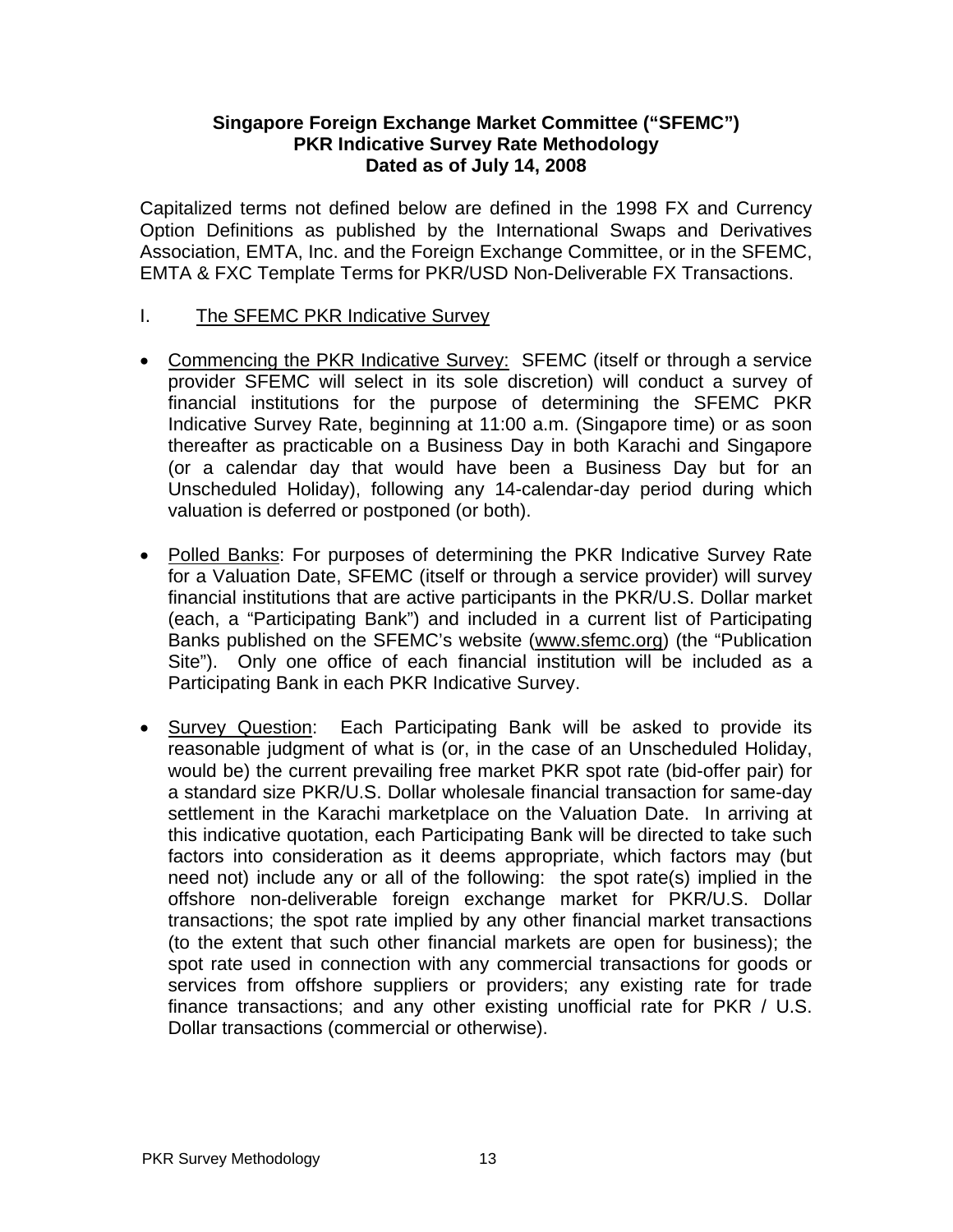#### II. Use of Survey Results

• SFEMC (itself or through a service provider) will determine the mid-point of each bid-offer pair. The arithmetic mean of the mid-points will be used to determine the PKR Indicative Survey Rate, rounded to the fourth decimal point as described below.

 $\mathbf$ 

- If the PKR Indicative Survey results in 21 or more responses, then the 4 highest and 4 lowest mid-points will be eliminated, and the arithmetic mean of the remaining mid-points will be computed and will constitute the PKR Indicative Survey Rate for such Valuation Date. For purposes of eliminating the 4 highest and 4 lowest mid-points, if more than 4 mid-points have the same highest value or lowest value, then only 4 such mid-points will be eliminated.
- If the PKR Indicative Survey results in less than 21 but 11 or more responses, then the 2 highest and 2 lowest mid-points will be eliminated, and the arithmetic mean of the remaining mid-points will be computed and will constitute the PKR Indicative Survey Rate for such Valuation Date. For purposes of eliminating the 2 highest and 2 lowest mid-points, if more than 2 mid-points have the same highest value or lowest value, then only 2 such mid-points will be eliminated.
- If the PKR Indicative Survey results in less than 11 but 8 or more responses, then the highest and the lowest mid-points will be eliminated and the arithmetic mean of the remaining mid-points will be computed and will constitute the PKR Indicative Survey Rate for such Valuation Date. For purposes of eliminating the highest and lowest mid-points, if more than 1 midpoint has the same highest value or lowest value, then only 1 such mid-point will be eliminated.
- If the PKR Indicative Survey results in less than 8 but 5 or more responses, then no mid-points will be eliminated and the arithmetic mean of all mid-points will be computed and will constitute the PKR Indicative Survey Rate for such Valuation Date.
- Quotes will be provided to the fourth decimal point  $(e.g., 1.0000)$ .

# III. Insufficient Responses

• If the PKR Indicative Survey results in less than 5 responses from Participating Banks ("Insufficient Responses"), no PKR Indicative Survey Rate will be available for the relevant Valuation Date. The next PKR Indicative Survey will take place on the next succeeding Business Day in both Karachi and Singapore (or calendar day that would have been a Business Day but for an Unscheduled Holiday), subject to Section V below.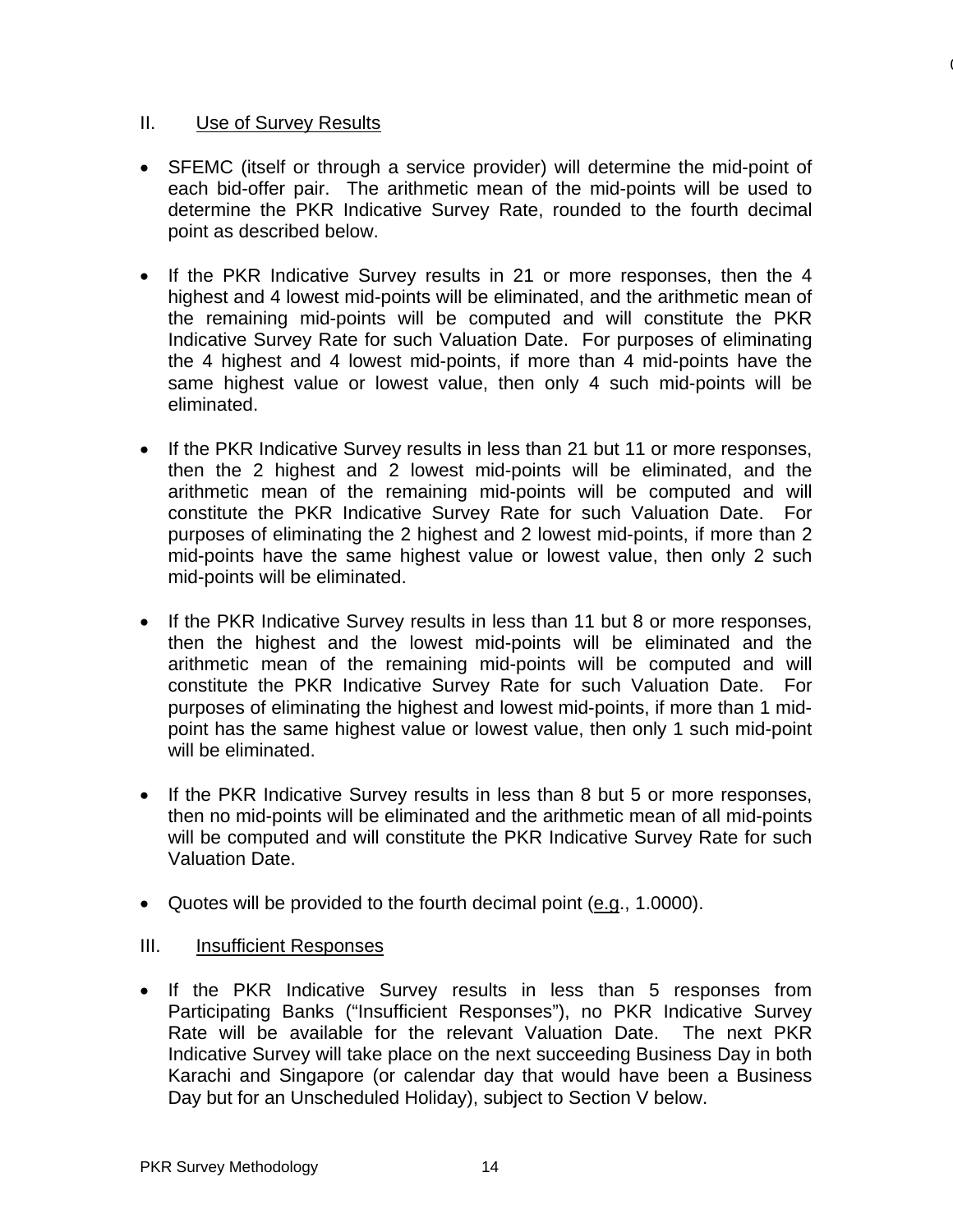# IV. PKR Indicative Survey Rate Publication

• The PKR Indicative Survey Rate will be published on the Publication Site at 3:30 p.m. (Singapore time), or as soon thereafter as practicable.

 $\mathbf$ 

- As soon as it is determined that the PKR Indicative Survey will result in Insufficient Responses, a notice that no PKR Indicative Survey Rate is available for the Valuation Date will be published on the Publication Site.
- The response of each Participating Bank to the Indicative Survey (bid-offer pair) will be available on the Publication Site at 9:00 a.m. (Singapore time) on the first Business Day in both Karachi and Singapore (or calendar day that would have been a Business Day but for an Unscheduled Holiday) following the Business Day on which the relevant PKR Indicative Survey Rate is published, or as soon thereafter as practicable.

### V. Discontinuing the PKR Indicative Survey

- The PKR Indicative Survey will be discontinued (i) on the calendar day first following the Business Day in both Karachi and Singapore on which the PKR SBPK (PKR01) is available for the determination of a Settlement Rate, or (ii) on the calendar day first following polling for the PKR Indicative Survey that results in Insufficient Responses for three consecutive polling days. Notwithstanding the foregoing, nothing herein will be construed to prevent SFEMC from continuing or re-initiating the PKR Indicative Survey at an appropriate time.
- A notice that the PKR Indicative Survey has been discontinued will be published on the Publication Site.

# VI. Amendments to the Methodology

• SFEMC may, in its discretion, from time to time, make such administrative, procedural, or other modifications to this Methodology as are appropriate to ensure the continued operation and integrity of the PKR Indicative Survey.

#### VII. Disclaimer

• SFEMC (and any service provider SFEMC may select) disclaim liability for the PKR Indicative Survey Rate, and no representation or warranty, express or implied, is made concerning the PKR Indicative Survey Rate (including, without limitation, the methodology for determining the PKR Indicative Survey Rate and its suitability for any particular use).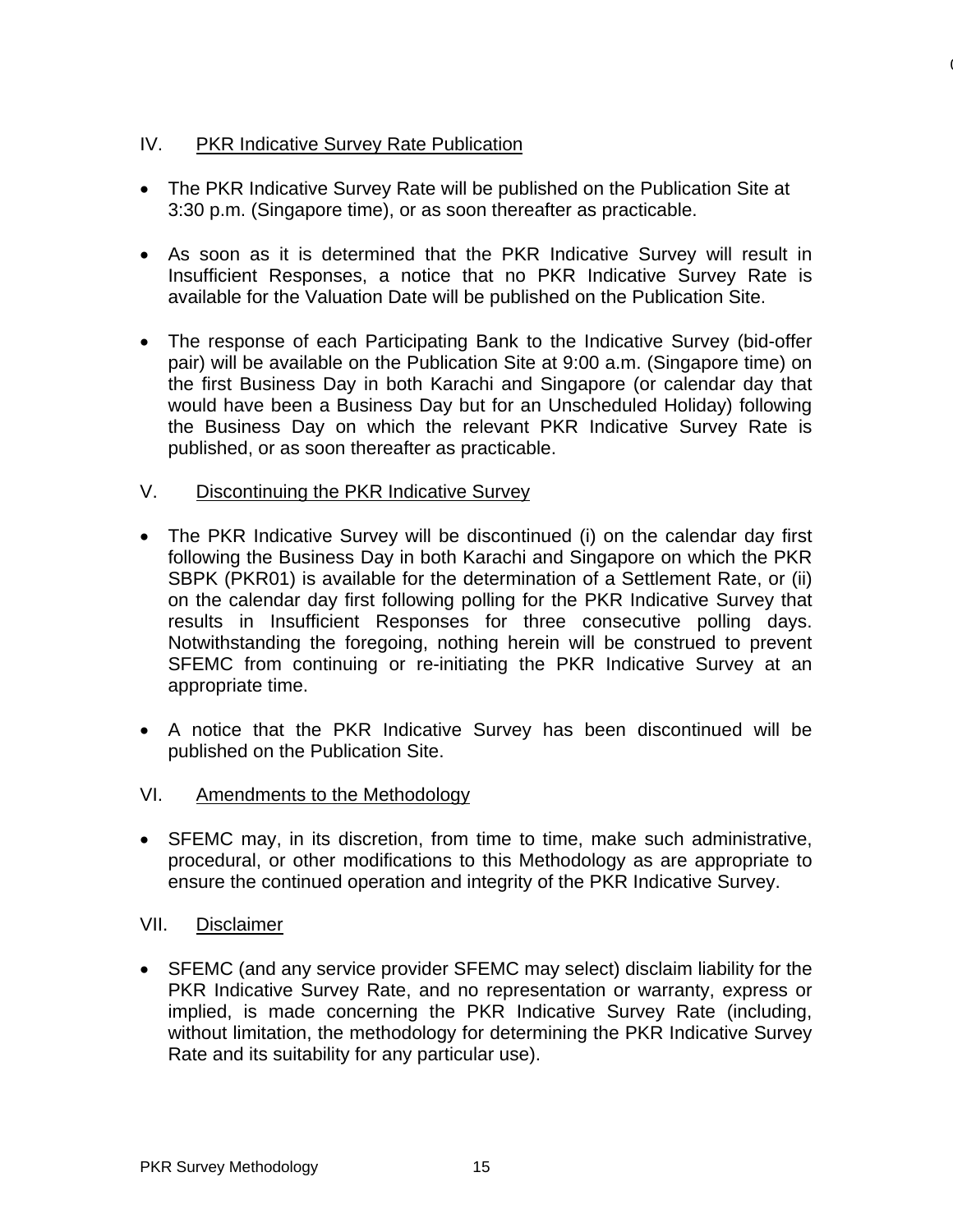#### **Singapore Foreign Exchange Market Committee ("SFEMC") VND Indicative Survey Rate Methodology Dated as of July 14, 2008**

Capitalized terms not defined below are defined in the 1998 FX and Currency Option Definitions as published by the International Swaps and Derivatives Association, EMTA, Inc. and the Foreign Exchange Committee, or in the SFEMC, EMTA & FXC Template Terms for VND/USD Non-Deliverable FX Transaction.

- I. The SFEMC VND Indicative Survey
- Commencing the VND Indicative Survey: SFEMC (itself or through a service provider SFEMC will select in its sole discretion) will conduct a survey of financial institutions for the purpose of determining the SFEMC VND Indicative Survey Rate, beginning at 11:00 a.m. (Singapore time) or as soon thereafter as practicable on a Business Day in both Hanoi and Singapore (or a calendar day that would have been a Business Day but for an Unscheduled Holiday), following any 14-calendar-day period during which valuation is deferred or postponed (or both).
- Polled Banks: For purposes of determining the VND Indicative Survey Rate for a Valuation Date, SFEMC (itself or through a service provider) will survey financial institutions that are active participants in the VND/U.S. Dollar market (each, a "Participating Bank") and included in a current list of Participating Banks published on the SFEMC's website ([www.sfemc.org](http://www.sfemc.org/)) (the "Publication Site"). Only one office of each financial institution will be included as a Participating Bank in each VND Indicative Survey.
- Survey Question: Each Participating Bank will be asked to provide its reasonable judgment of what is (or, in the case of an Unscheduled Holiday, would be) the current prevailing free market VND spot rate (bid-offer pair) for a standard size VND/U.S. Dollar wholesale financial transaction for same-day settlement in the Hanoi marketplace on the Valuation Date. In arriving at this indicative quotation, each Participating Bank will be directed to take such factors into consideration as it deems appropriate, which factors may (but need not) include any or all of the following: the spot rate(s) implied in the offshore non-deliverable foreign exchange market for VND/U.S. Dollar transactions; the spot rate implied by any other financial market transactions (to the extent that such other financial markets are open for business); the spot rate used in connection with any commercial transactions for goods or services from offshore suppliers or providers; any existing rate for trade finance transactions; and any other existing unofficial rate for VND / U.S. Dollar transactions (commercial or otherwise).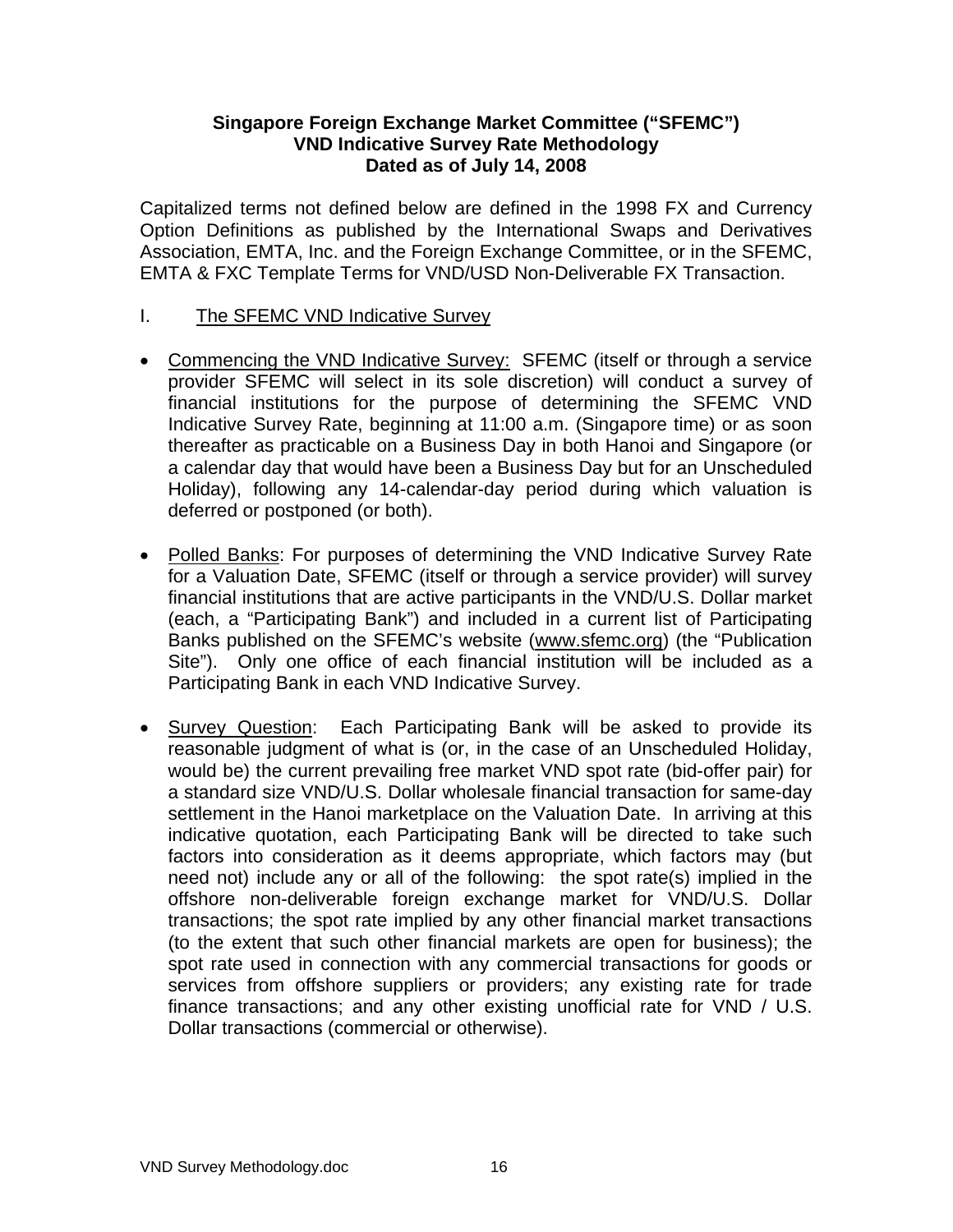#### II. Use of Survey Results

- SFEMC (itself or through a service provider) will determine the mid-point of each bid-offer pair. The arithmetic mean of the mid-points will be used to determine the VND Indicative Survey Rate, rounded to the fourth decimal point as described below.
- If the VND Indicative Survey results in 21 or more responses, then the 4 highest and 4 lowest mid-points will be eliminated, and the arithmetic mean of the remaining mid-points will be computed and will constitute the VND Indicative Survey Rate for such Valuation Date. For purposes of eliminating the 4 highest and 4 lowest mid-points, if more than 4 mid-points have the same highest value or lowest value, then only 4 such mid-points will be eliminated.
- If the VND Indicative Survey results in less than 21 but 11 or more responses, then the 2 highest and 2 lowest mid-points will be eliminated, and the arithmetic mean of the remaining mid-points will be computed and will constitute the VND Indicative Survey Rate for such Valuation Date. For purposes of eliminating the 2 highest and 2 lowest mid-points, if more than 2 mid-points have the same highest value or lowest value, then only 2 such mid-points will be eliminated.
- If the VND Indicative Survey results in less than 11 but 8 or more responses, then the highest and the lowest mid-points will be eliminated and the arithmetic mean of the remaining mid-points will be computed and will constitute the VND Indicative Survey Rate for such Valuation Date. For purposes of eliminating the highest and lowest mid-points, if more than 1 midpoint has the same highest value or lowest value, then only 1 such mid-point will be eliminated.
- If the VND Indicative Survey results in less than 8 but 5 or more responses, then no mid-points will be eliminated and the arithmetic mean of all mid-points will be computed and will constitute the VND Indicative Survey Rate for such Valuation Date.
- Quotes will be provided to the fourth decimal point (e.g. 1.0000).

# III. Insufficient Responses

• If the VND Indicative Survey results in less than 5 responses from Participating Banks ("Insufficient Responses"), no VND Indicative Survey Rate will be available for the relevant Valuation Date. The next VND Indicative Survey will take place on the next succeeding Business Day in both Hanoi and Singapore (or calendar day that would have been a Business Day but for an Unscheduled Holiday), subject to Section V below.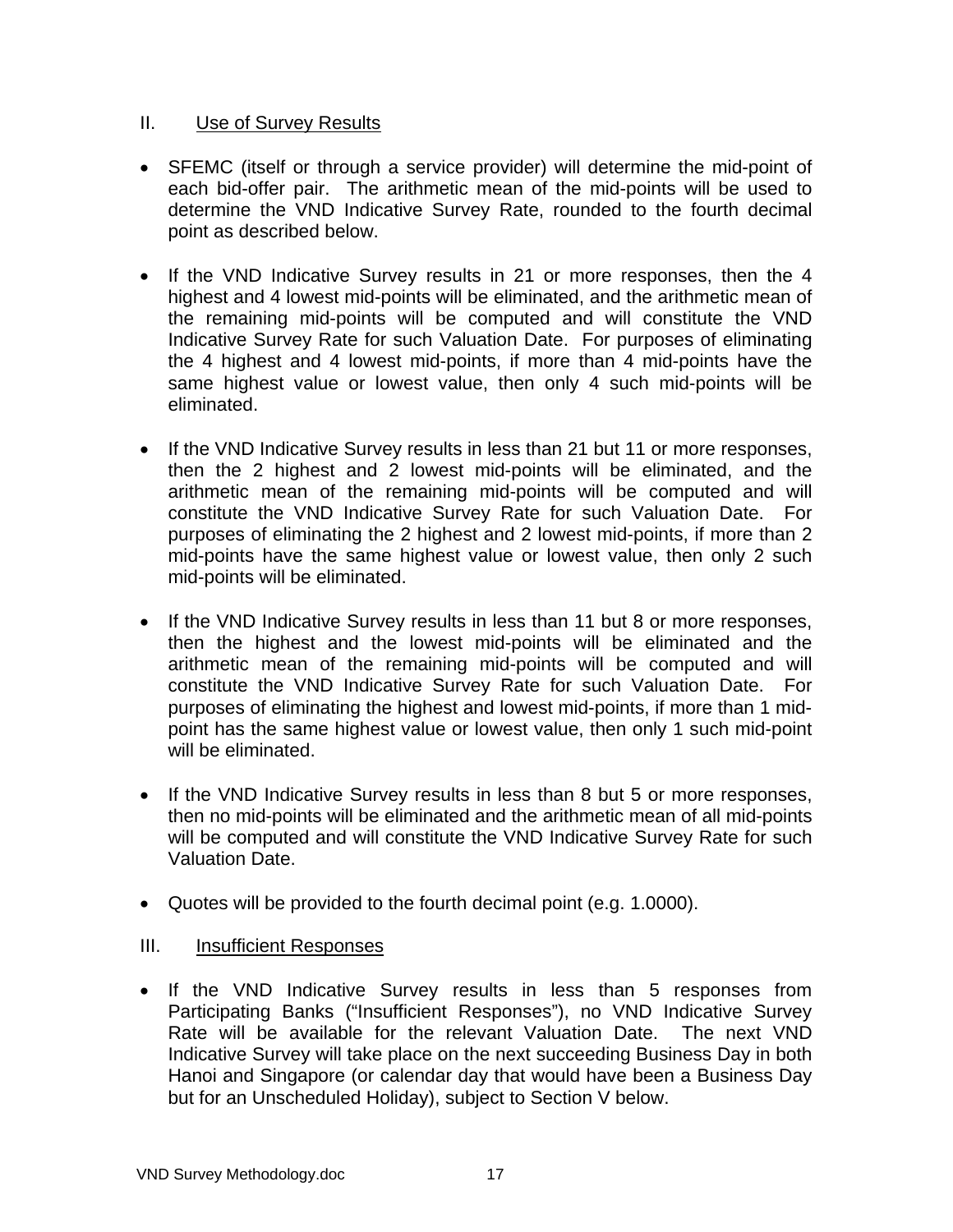# IV. VND Indicative Survey Rate Publication

- The VND Indicative Survey Rate will be published on the Publication Site at 3:30 p.m. (Singapore time), or as soon thereafter as practicable.
- As soon as it is determined that the VND Indicative Survey will result in Insufficient Responses, a notice that no VND Indicative Survey Rate is available for the Valuation Date will be published on the Publication Site.
- The response of each Participating Bank to the Indicative Survey (bid-offer pair) will be available on the Publication Site at 9:00 a.m. (Singapore time) on the first Business Day in both Hanoi and Singapore (or calendar day that would have been a Business Day but for an Unscheduled Holiday) following the Business Day on which the relevant VND Indicative Survey Rate is published, or as soon thereafter as practicable.

# V. Discontinuing the VND Indicative Survey

- The VND Indicative Survey will be discontinued (i) on the calendar day first following the Business Day in both Hanoi and Singapore on which the VND ABS (VND01) is available for the determination of a Settlement Rate, or (ii) on the calendar day first following polling for the VND Indicative Survey that results in Insufficient Responses for three consecutive polling days. Notwithstanding the foregoing, nothing herein will be construed to prevent SFEMC from continuing or re-initiating the VND Indicative Survey at an appropriate time.
- A notice that the VND Indicative Survey has been discontinued will be published on the Publication Site.

# VI. Amendments to the Methodology

• SFEMC may, in its discretion, from time to time, make such administrative, procedural, or other modifications to this Methodology as are appropriate to ensure the continued operation and integrity of the VND Indicative Survey.

# VII. Disclaimer

• SFEMC (and any service provider SFEMC may select) disclaim liability for the VND Indicative Survey Rate, and no representation or warranty, express or implied, is made concerning the VND Indicative Survey Rate (including, without limitation, the methodology for determining the VND Indicative Survey Rate and its suitability for any particular use).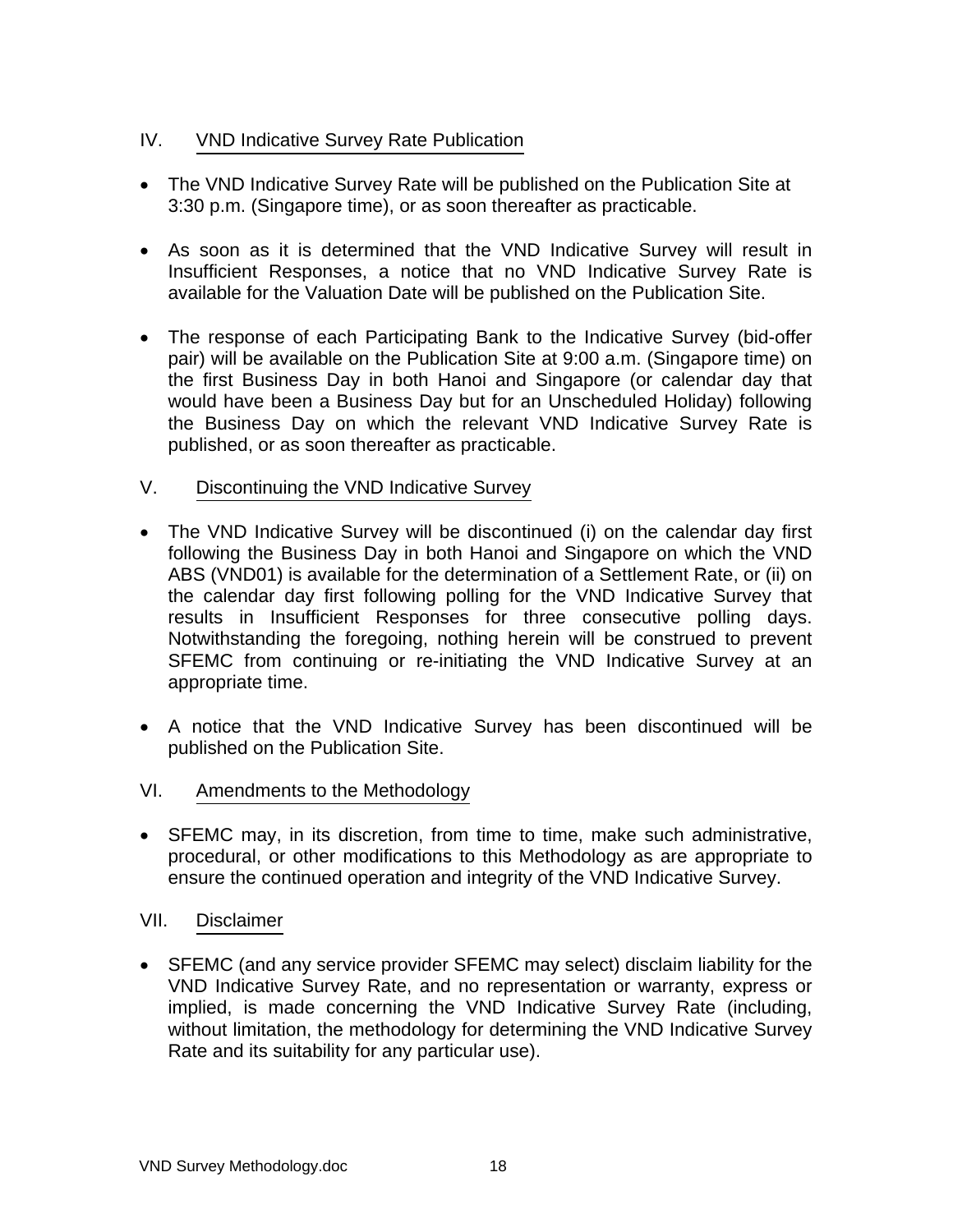Effective as of June 25, 2008, Annex A of the 1998 Definitions is amended to add a new Section 4.5(a) (viii) and a new Section 4.5 (ix) as follows:

#### **Section 4.5. Settlement Rate Options**

#### (a) **Asia/Southeast Asia**

(viii) Pakistani Rupee.

(A) "PKR SBPK" or "PKR01" each means that the Spot Rate for a Rate Calculation Date will be the Pakistani Rupee / U.S. Dollar reference rate expressed as the amount of Pakistani Rupees per one U.S. Dollar, for settlement in two Business Days reported by the State Bank of Pakistan [\(www.sbp.org.pk](http://www.sbp.org.pk/)) at approximately 2:30 pm, Karachi time, on that Rate Calculation Date.

(B) "SFEMC PKR INDICATIVE SURVEY RATE" or "PKR02" each means that the Spot Rate for a Rate Calculation Date will be the Pakistani Rupee/U.S. Dollar Specified Rate for U.S. Dollars, expressed as the amount of Pakistani Rupees per one U.S. Dollar, for settlement in two Business Days, as published on SFEMC's website (www.sfemc.org) at approximately 3:30 p.m. Singapore time, or as soon thereafter as practicable, on that Rate Calculation Date. The Spot Rate shall be calculated by SFEMC (or a service provider SFEMC may select in its sole discretion) pursuant to the SFEMC PKR Indicative Survey Methodology (which means a methodology, dated as of July 14, 2008, as amended from time to time**,** for a centralized industry-wide survey of financial institutions that are active participants in the Pakistani Rupee/U.S. Dollar markets for the purpose of determining the SFEMC PKR Indicative Survey Rate).

(ix) Vietnamese Dong.

(A) "VND ABS" or "VND01" each means that the Spot Rate for a Rate Calculation Date will be the Vietnamese Dong/U.S. Dollar spot rate at 11:00 a.m., Singapore time, expressed as the amount of Vietnamese Dong per one U.S. Dollar, for settlement in two Business Days reported by the Association of Banks in Singapore, which appears on the Reuters Screen ABSIRFIX01 Page to the right of the caption "Spot" under the column "VND" at approximately 11:30 a.m., Singapore time, on that Rate Calculation Date.

(B) "VND FX" or "VND02" each means that the Spot Rate for a Rate Calculation Date will be the Vietnamese Dong/U.S. Dollar spot rate